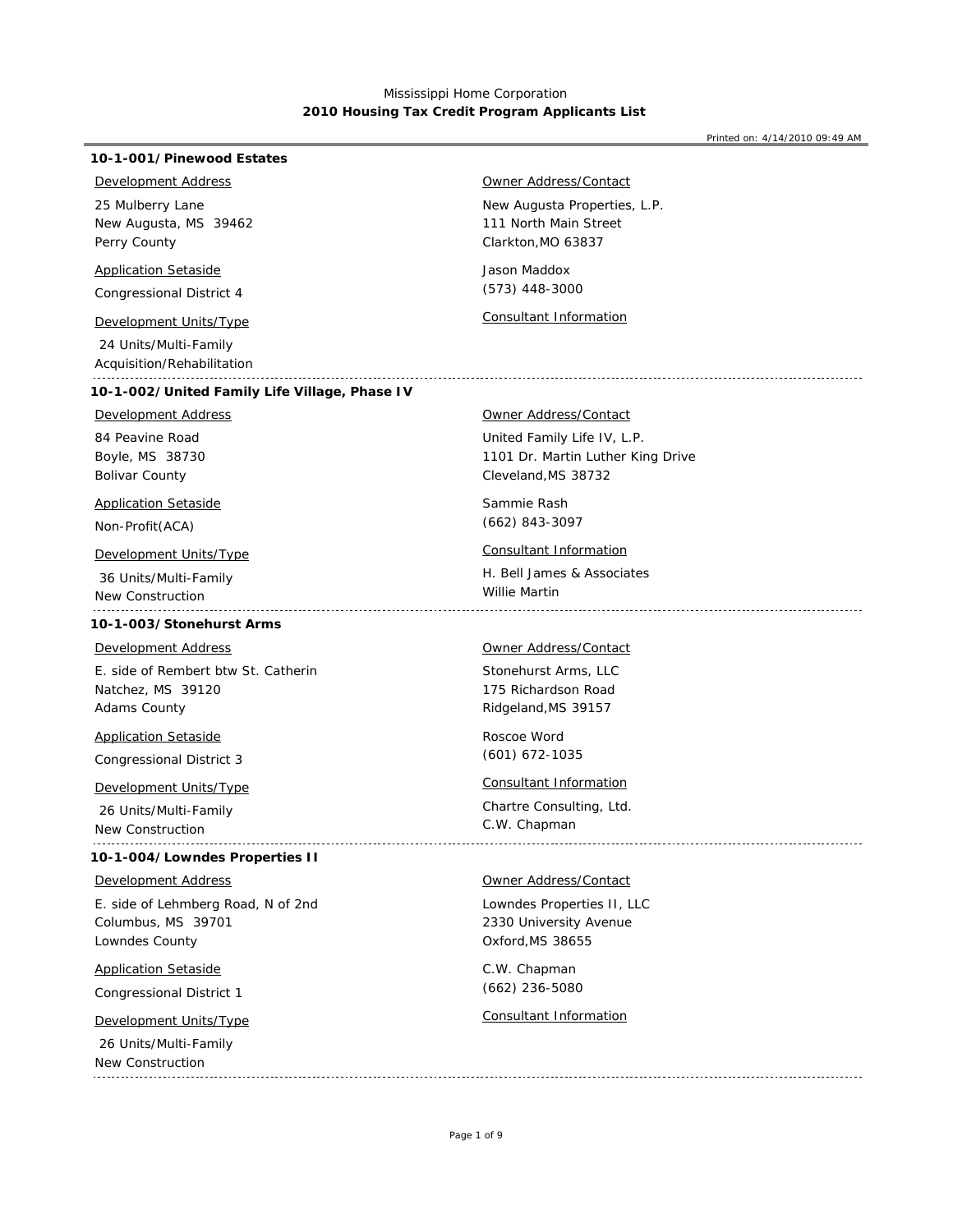### Printed on: 4/14/2010 09:49 AM

## **10-1-005/Lowndes Estates**

## *Development Address*

Columbus, MS 39701 Lowndes County E side of Lehmberg Road, N of 2nd

## *Application Setaside*

Statewide

# *Development Units/Type Consultant Information*

 48 Units/Multi-Family New Construction

## **10-1-006/Mill Creek Place**

### *Development Address*

Hattiesburg, MS 39401 Forrest County E side of Bonhomie Road, N of WSF

## *Application Setaside*

Congressional District 4

## *Development Units/Type Consultant Information*

 26 Units/Multi-Family New Construction 

### **10-1-007/Mill Creek Place, Phase II**

### *Development Address*

Hattiesburg, MS 39401 Forrest County E side of Bonhomie Road, N of WSF

*Application Setaside*

## Non-Profit(ACA)

*Development Units/Type Consultant Information*

 40 Units/Multi-Family New Construction 

### **10-1-008/Laurel Estates, Phase II**

#### *Development Address*

Laurel, MS 39446 Jones County W of Victoria Avenue, between 5th

## *Application Setaside*

Statewide

 30 Units/Multi-Family New Construction

## *Owner Address/Contact*

Lowndes Estates, LLC Clarksdale,MS 38614 10550 Hwy 322 Bellview Road

Larry Haynes (662) 624-5849

Chartre Consulting, Ltd. C.W. Chapman

## *Owner Address/Contact*

Mill Creek Place, LLC Clarksdale,MS 38614 10550 Highway 322 Bellview Road

Larry Haynes (662) 624-5849

Chartre Consulting, Ltd. C.W. Chapman

### *Owner Address/Contact*

Mill Creek Place II, LLC Clarksdale,MS 38614 10550 Hwy 322 Bellview Road

Larry Haynes (662) 624-5849

Chartre Consulting, Ltd. C.W. Chapman

#### *Owner Address/Contact*

Laurel Estates II, LLC Laurel,MS 39442 P.O. Drawer 2910

Ailrick Young (601) 425-4651

## *Development Units/Type Consultant Information*

Chartre Consulting, Ltd. C.W. Chapman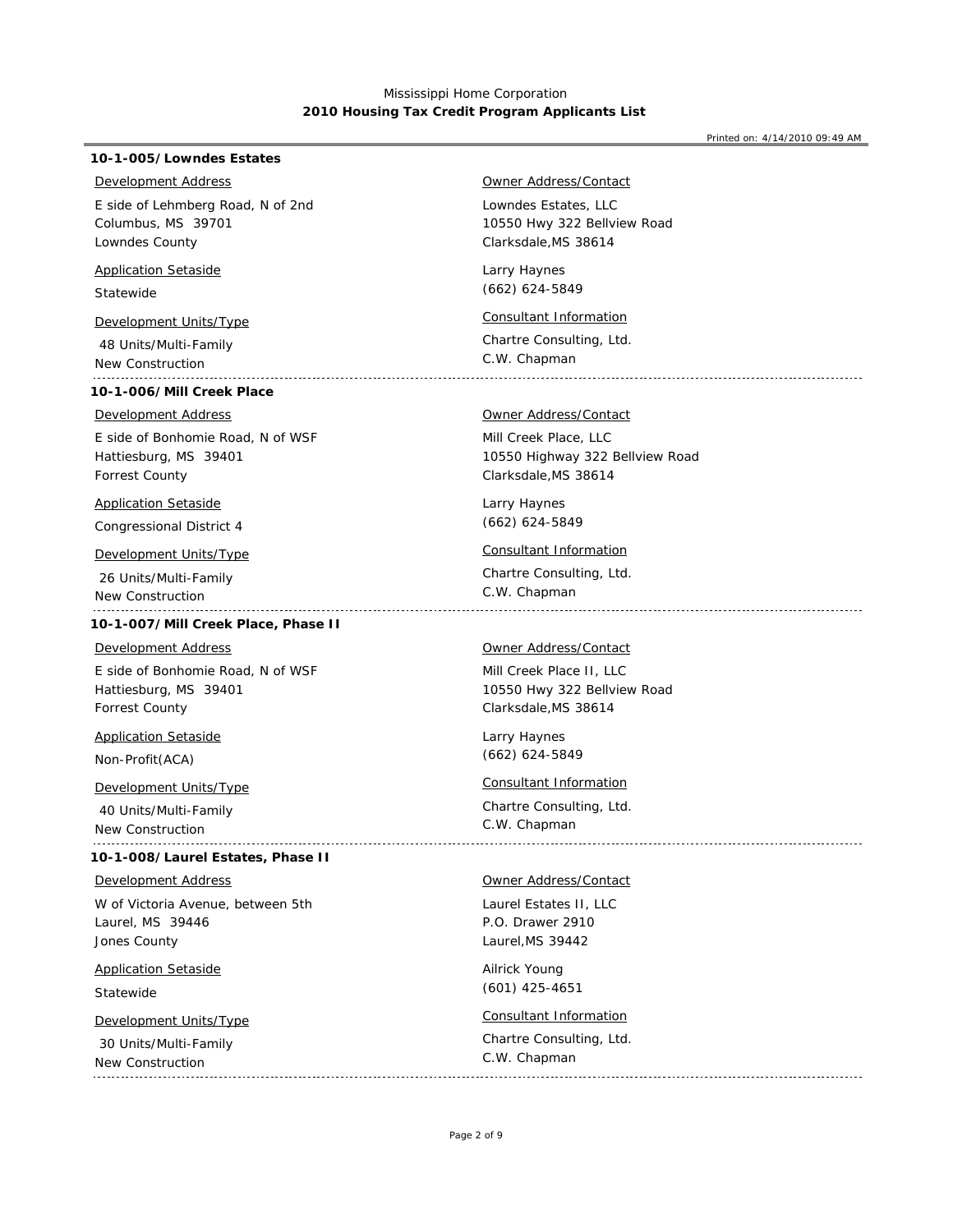| 10-1-009^/Springfield Estates                     |                                                |
|---------------------------------------------------|------------------------------------------------|
| <b>Development Address</b>                        | <u> Owner Address/Contact</u>                  |
| SE end of Springfield Subdvision, E               | Springfield Estates, LLC                       |
| Canton, MS 39046                                  | 2330 University Avenue                         |
| Madison County                                    | Oxford, MS 38655                               |
| <b>Application Setaside</b>                       | C.W. Chapman                                   |
| Single Family Lease Purchase                      | $(662)$ 236-5080                               |
| Development Units/Type                            | Consultant Information                         |
| 41 Units/SF Detached                              | Urban Design Studio, LLC                       |
| New Construction                                  | David L. Kelly                                 |
| 10-1-010*/Cade Chapel Senior Apartments, Phase I  |                                                |
| <b>Development Address</b>                        | <b>Owner Address/Contact</b>                   |
| 1035 West Mayes Street                            | Cade Chapel Senior Housing, L.P.               |
| Jackson, MS 39213                                 | 7519 East Torrey Point Circle                  |
| <b>Hinds County</b>                               | Mesa, AZ 85207                                 |
| <b>Application Setaside</b>                       | Richard Helgeson                               |
| Non-Profit (ACA)                                  | (481) 985-5598                                 |
| <b>Development Units/Type</b>                     | Consultant Information                         |
| 41 Units/Elderly                                  |                                                |
| New Construction                                  |                                                |
| 10-1-011*/Cade Chapel Senior Apartments, Phase II |                                                |
| Development Address                               | Owner Address/Contact                          |
| 1035 West Mayes Street                            | Cade Chapel Senior Housing, L.P.               |
| Jackson, MS 39213                                 | 7519 East Torrey Point Circle                  |
| Hinds County                                      | Mesa, AZ 85207                                 |
| <b>Application Setaside</b>                       | Richard Helgeson                               |
| Statewide                                         | (480) 985-5598                                 |
| Development Units/Type                            | Consultant Information                         |
| 40 Units/Elderly                                  |                                                |
| New Construction                                  |                                                |
| 10-1-012^/Arrington Estates, Phase II             |                                                |
| <b>Development Address</b>                        | <b>Owner Address/Contact</b>                   |
| New Africa Road & Highway 61                      | Arrington Estates of Clarksdale Phase II, L.P. |
| Clarksdale, MS 38614                              | 212 Waterford Square                           |
| Coahoma County                                    | Madison, MS 39110                              |
| <b>Application Setaside</b>                       | Dale Lancaster                                 |
| Statewide                                         | $(601)$ 707-8715                               |
| <b>Development Units/Type</b>                     | <b>Consultant Information</b>                  |
| 35 Units/SF Detached                              |                                                |
|                                                   |                                                |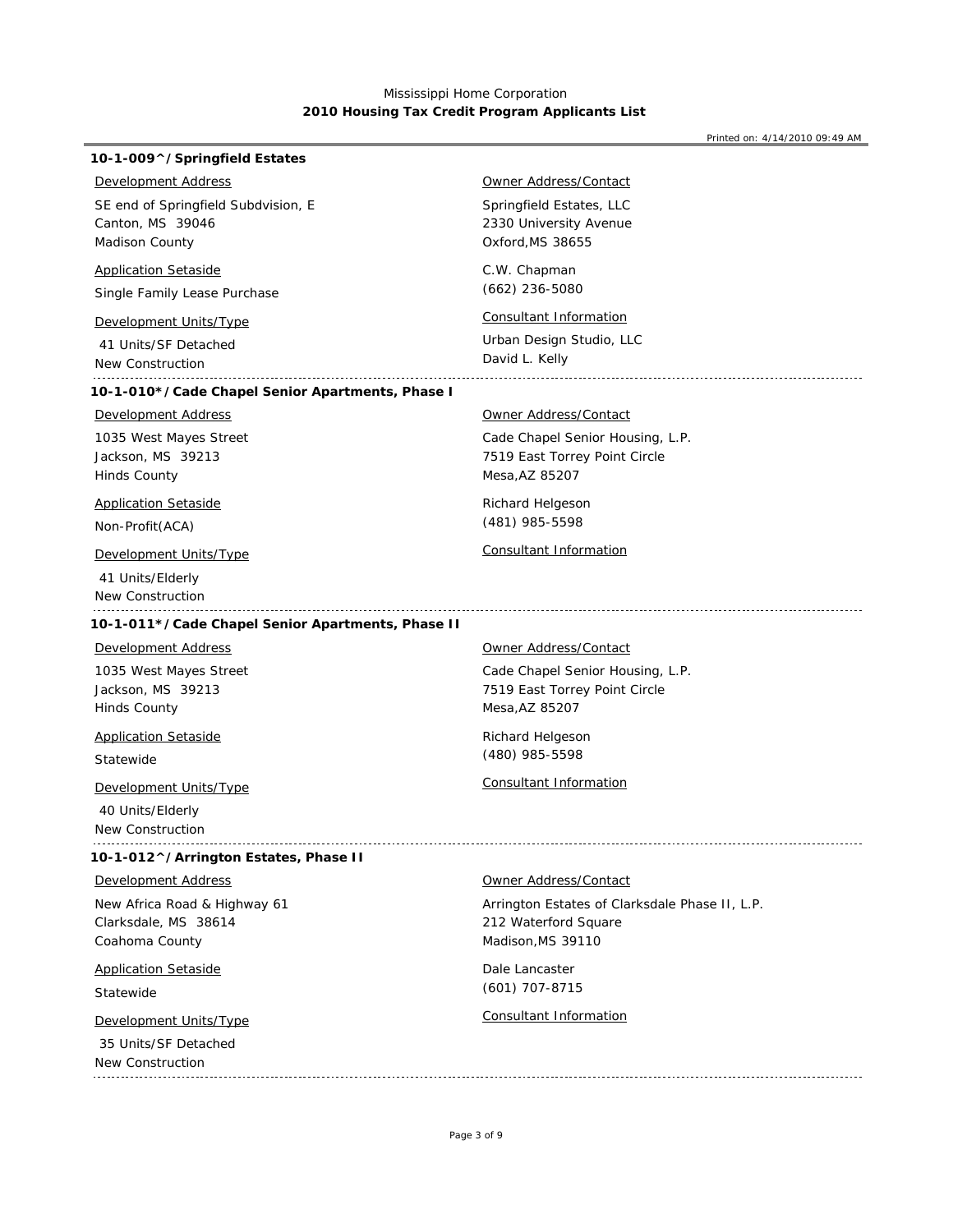### **10-1-013\*/Delhaven Manor**

## *Development Address*

Jackson, MS 39213 Hinds County 3590 Albermarle Road

### *Application Setaside*

Statewide

# *Development Units/Type Consultant Information*

 104 Units/Elderly Acquisition/Rehabilitation

## **10-1-014^/Valley Park Subdivision, Phase II**

## *Development Address*

Jackson, MS 39206 Hinds County 900 - 1000 block of McClure Road

## *Application Setaside*

Single Family Lease Purchase

 41 Units/SF Detached New Construction 

## **10-1-015^/Hargrove Estates**

*Development Address*

Columbus, MS 39701 Lowndes County Hargrove Road

## *Application Setaside*

Single Family Lease Purchase

 41 Units/SF Detached New Construction 

### **10-1-016/Holly Hill Apartments**

## *Development Address*

Jackson, MS 39206 Hinds County 4555 Holly Drive

## *Application Setaside*

Statewide

 60 Units/Multi-Family Acquisition/Rehabilitation

## *Owner Address/Contact*

CHC Delhaven Manor, LLC Denver,CO 80224 6795 E. Tennesse Avenue

Hud Karshmer (303) 322-8888

#### *Owner Address/Contact*

Valley Park Partners, L.P. Pearl,MS 39208 149 Concourse Drive

Louis Jurney (601) 932-1674

## *Development Units/Type Consultant Information*

*Owner Address/Contact*

Hargrove Partners, L.P. Pearl,MS 39208 149 Concourse Drive

Louis Jurney (601) 932-1674

## *Development Units/Type Consultant Information*

*Owner Address/Contact*

Holly Hill Partners, L.P. Pearl,MS 39208 149 Concourse Dirve

Louis Jurney (601) 932-1674

## *Development Units/Type Consultant Information*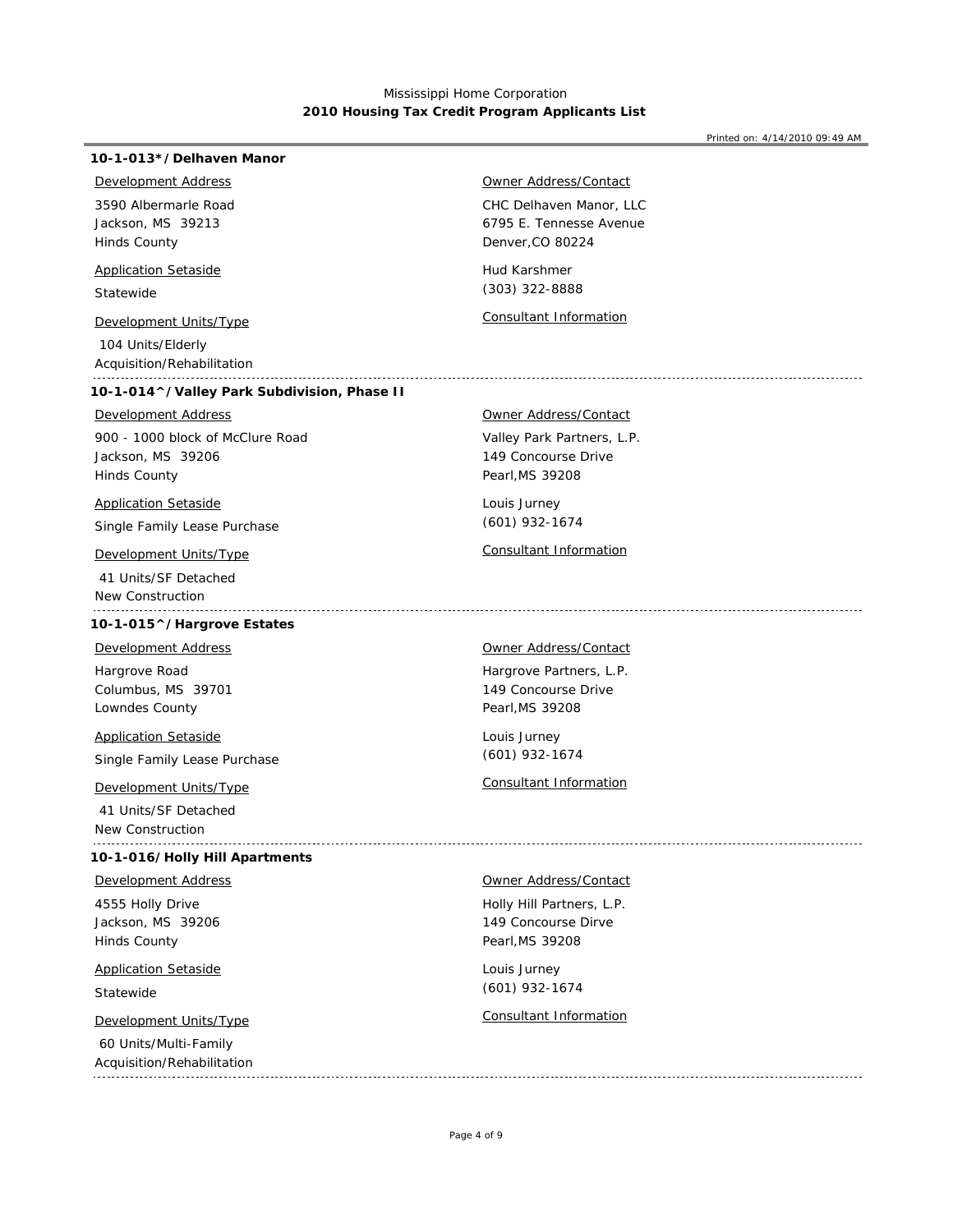Printed on: 4/14/2010 09:49 AM

## **10-1-017^/Pinehurst Park Subdivision**

## *Development Address*

Jackson, MS 39209 Hinds County N & E of Noble St, E of Dixon Rd,

### *Application Setaside*

Single Family Lease Purchase

 37 Units/SF Detached New Construction

## **10-1-018^/Pinehurst Park Townhouses**

## *Development Address*

Jackson, MS 39209 Hinds County N & E of Noble St, E of Dixon Rd,

### *Application Setaside*

Single Family Lease Purchase

 34 Units/SF Detached New Construction 

## **10-1-019/Palisades Park Townhouses**

## *Development Address*

Laurel, MS 39440 Jones County W of Sandy Lane, south of 2600 Ol

*Application Setaside*

Non-Profit(ACA)

## *Development Units/Type Consultant Information*

 42 Units/Multi-Family New Construction

### **10-1-020/Millwood Village Estates I**

*Development Address*

McComb, MS 39648 Pike County 909 Sedgewick

## *Application Setaside*

Non-Profit(ACA)

## *Development Units/Type Consultant Information*

 26 Units/Multi-Family New Construction

Noble Partners, L.P. 124 One Madison Plaza, Suite 1500 *Owner Address/Contact*

Clifton E. Bates Madison,MS 39110 (601) 321-7623

*Development Units/Type Consultant Information*

### *Owner Address/Contact*

Noble Partners II, L.P. Madison,MS 39110 124 One Madison Plaza, Suite 1500

Clifton E. Bates (601) 321-7623

## *Development Units/Type Consultant Information*

#### *Owner Address/Contact*

Laurel Partners II, L.P. Madison,MS 39110 124 One Madison Plaza, Suite 1500

Clifton E. Bates (601) 321-7623

*Owner Address/Contact*

MHA Development I, L.P. McComb,MS 39648 1002 Sedgewick Street

Jeffrey Adams (601) 684-7291

Centerpointe Regional Housing Devel Art Schuldt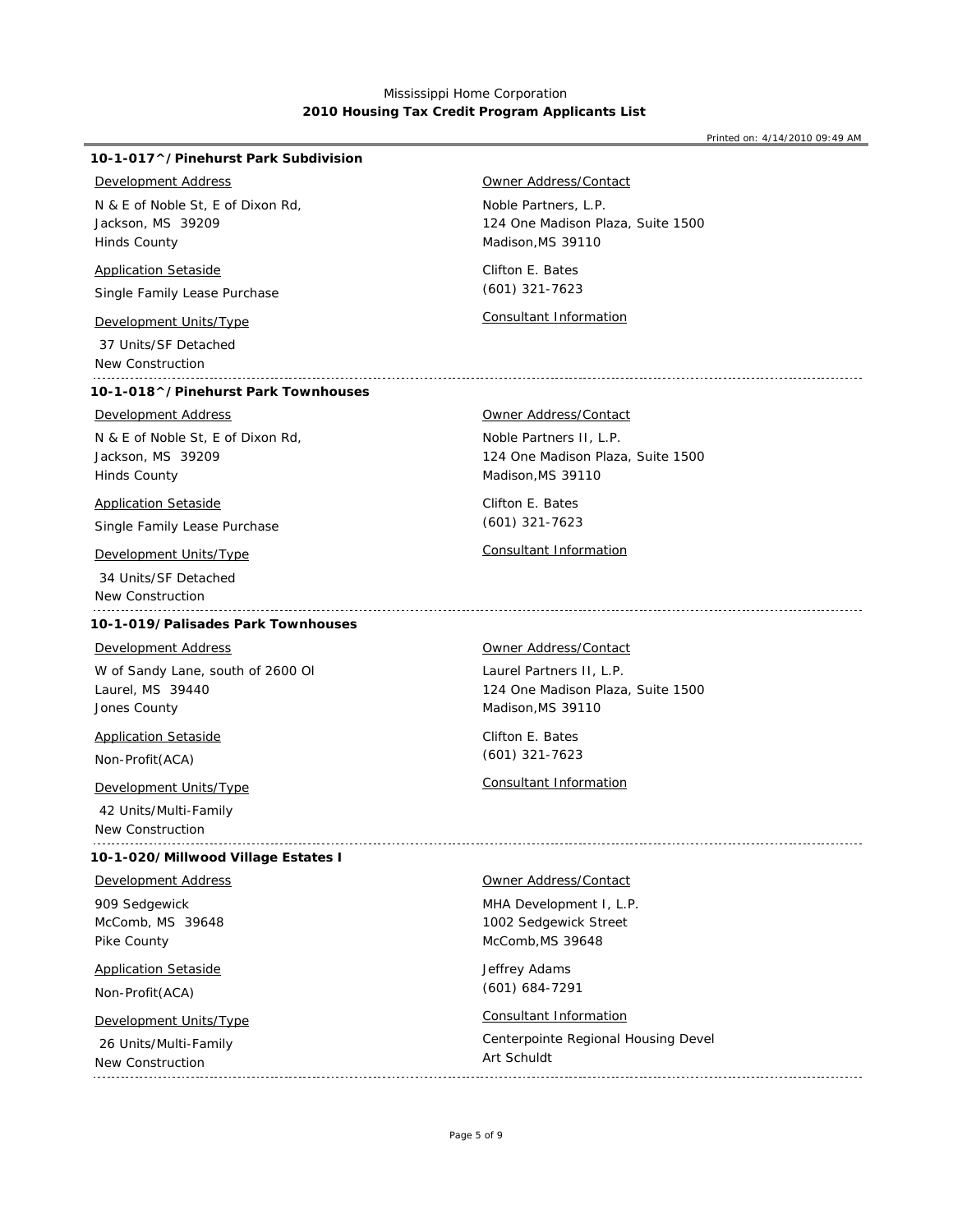| <b>Development Address</b><br><b>Owner Address/Contact</b><br>MHA Development II, LP<br>Edgar at Beech (offfice at 909 Sed<br>McComb, MS 39648<br>1002 Sedgewick Street<br>Pike County<br>McComb, MS 39648<br><b>Application Setaside</b><br>Jeffrey Adams<br>$(601) 684 - 7291$<br>Statewide<br><b>Consultant Information</b><br><b>Development Units/Type</b><br>26 Units/Multi-Family<br>Art Schuldt<br>New Construction<br>10-1-022/The Willows at Gateway<br><b>Development Address</b><br><b>Owner Address/Contact</b><br>Hwy. 3 at Hwy 49<br>YCHA Development I, LP<br>Yazoo City, MS 39648<br>121 Lindsey Lawn Drive | Centerpointe Regional Housing Devel |
|------------------------------------------------------------------------------------------------------------------------------------------------------------------------------------------------------------------------------------------------------------------------------------------------------------------------------------------------------------------------------------------------------------------------------------------------------------------------------------------------------------------------------------------------------------------------------------------------------------------------------|-------------------------------------|
|                                                                                                                                                                                                                                                                                                                                                                                                                                                                                                                                                                                                                              |                                     |
|                                                                                                                                                                                                                                                                                                                                                                                                                                                                                                                                                                                                                              |                                     |
|                                                                                                                                                                                                                                                                                                                                                                                                                                                                                                                                                                                                                              |                                     |
|                                                                                                                                                                                                                                                                                                                                                                                                                                                                                                                                                                                                                              |                                     |
| Pike County<br>Yazoo City, MS 39194                                                                                                                                                                                                                                                                                                                                                                                                                                                                                                                                                                                          |                                     |
| <b>Application Setaside</b><br><b>Betty Wallace Reed</b><br>$(662)$ 746-2226                                                                                                                                                                                                                                                                                                                                                                                                                                                                                                                                                 |                                     |
| Statewide<br>Consultant Information<br>Development Units/Type<br>36 Units/SF Detached<br>Art Schuldt<br>New Construction                                                                                                                                                                                                                                                                                                                                                                                                                                                                                                     | Centerpointe Regional Housing Devel |
| 10-1-023^/Providence Pointe, Phase I                                                                                                                                                                                                                                                                                                                                                                                                                                                                                                                                                                                         |                                     |
| <b>Owner Address/Contact</b><br>Development Address<br>Providence Pointe L.P. I<br>McCluer Road at Rainey Road<br>Jackson, MS 39212<br>P.O. Box 720296<br><b>Hinds County</b><br>Byram, MS 39272                                                                                                                                                                                                                                                                                                                                                                                                                             |                                     |
| Kemmeka Davis<br><b>Application Setaside</b><br>(800) 351-1195<br>Single Family Lease Purchase                                                                                                                                                                                                                                                                                                                                                                                                                                                                                                                               |                                     |
| <b>Consultant Information</b><br><b>Development Units/Type</b><br>37 Units/SF Detached<br>New Construction                                                                                                                                                                                                                                                                                                                                                                                                                                                                                                                   |                                     |
| 10-1-024^/Providence Pointe, Phase II                                                                                                                                                                                                                                                                                                                                                                                                                                                                                                                                                                                        |                                     |
| <b>Development Address</b><br><b>Owner Address/Contact</b><br>McCluer Road at Rainey Road<br>Providence Pointe L.P. II<br>Jackson, MS 39212<br>P.O. Box 720296<br><b>Hinds County</b><br>Byram, MS 39272                                                                                                                                                                                                                                                                                                                                                                                                                     |                                     |
| Kemmeka Davis<br><b>Application Setaside</b><br>(800) 351-1195<br>Single Family Lease Purchase                                                                                                                                                                                                                                                                                                                                                                                                                                                                                                                               |                                     |
| <b>Consultant Information</b><br>Development Units/Type<br>30 Units/SF Detached<br>New Construction                                                                                                                                                                                                                                                                                                                                                                                                                                                                                                                          |                                     |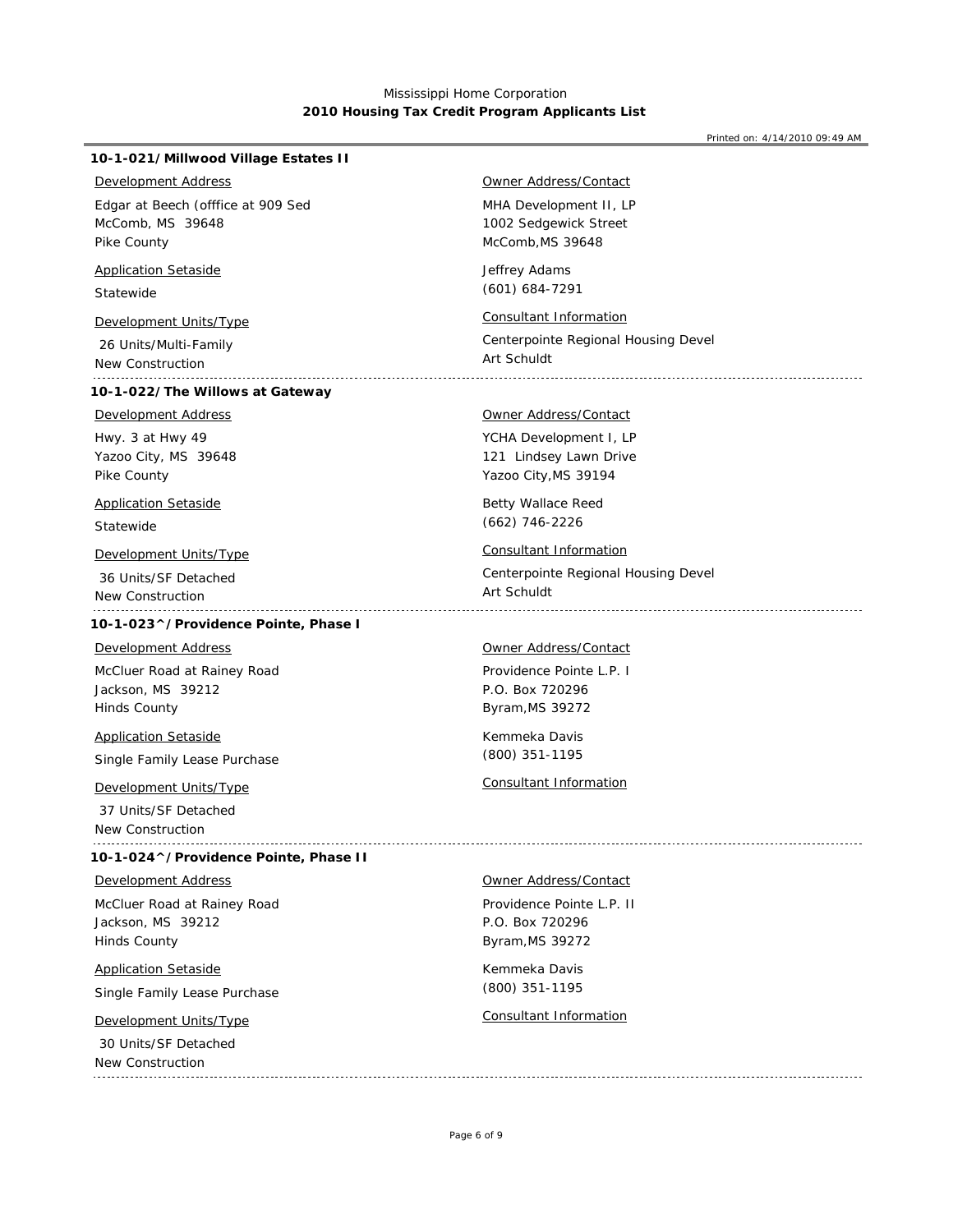Printed on: 4/14/2010 09:49 AM

## **10-1-025/Providence PCC of Hattiesburg**

### *Development Address*

Hattiesburg, MS 39401 Forrest County 5436 Highway 49

## *Application Setaside*

Statewide

 91 Units/Multi-Family New Construction

## **10-1-026^/Reed Place**

Reed Road *Development Address*

Starkville, MS 39759 Oktibbeha County

## *Application Setaside*

Single Family Lease Purchase

 42 Units/SF Detached New Construction

## **10-1-027^/Reed Place, Phase II**

Reed Road *Development Address*

Starkville, MS 39759 Oktibbeha County

# *Application Setaside*

Single Family Lease Purchase

 42 Units/SF Detached New Construction 

### **10-1-028/Peppertree Apartments**

*Development Address*

Grenada, MS 38901 Grenada County 876 West Govan Street

## *Application Setaside*

Congressional District 1

## *Development Units/Type Consultant Information*

 48 Units/Multi-Family Acquisition/Rehabilitation Providence PCC of Hattiesburg, LLC Clarksdale,MS 38614 P.O. Box 2047 *Owner Address/Contact*

Steve Downing (662) 627-7717

*Development Units/Type Consultant Information*

## Reed Place, L.P. P.O. Drawer 30 *Owner Address/Contact*

Louisville,MS 39339

Chris Hughes (662) 773-3172

## *Development Units/Type Consultant Information*

Little & Associates Wm. Todd Little 

#### *Owner Address/Contact*

Reed Place Phase II, L.P. Louisville,MS 39339 P.O. Drawer 30

Chris Hughes (662) 773-3172

## *Development Units/Type Consultant Information*

Little & Associates Wm. Todd Little

### *Owner Address/Contact*

Peppertree Housing, L.P. Madison,MS 39130 P.O. Box 2118

Rodney Dudley (601) 709-6000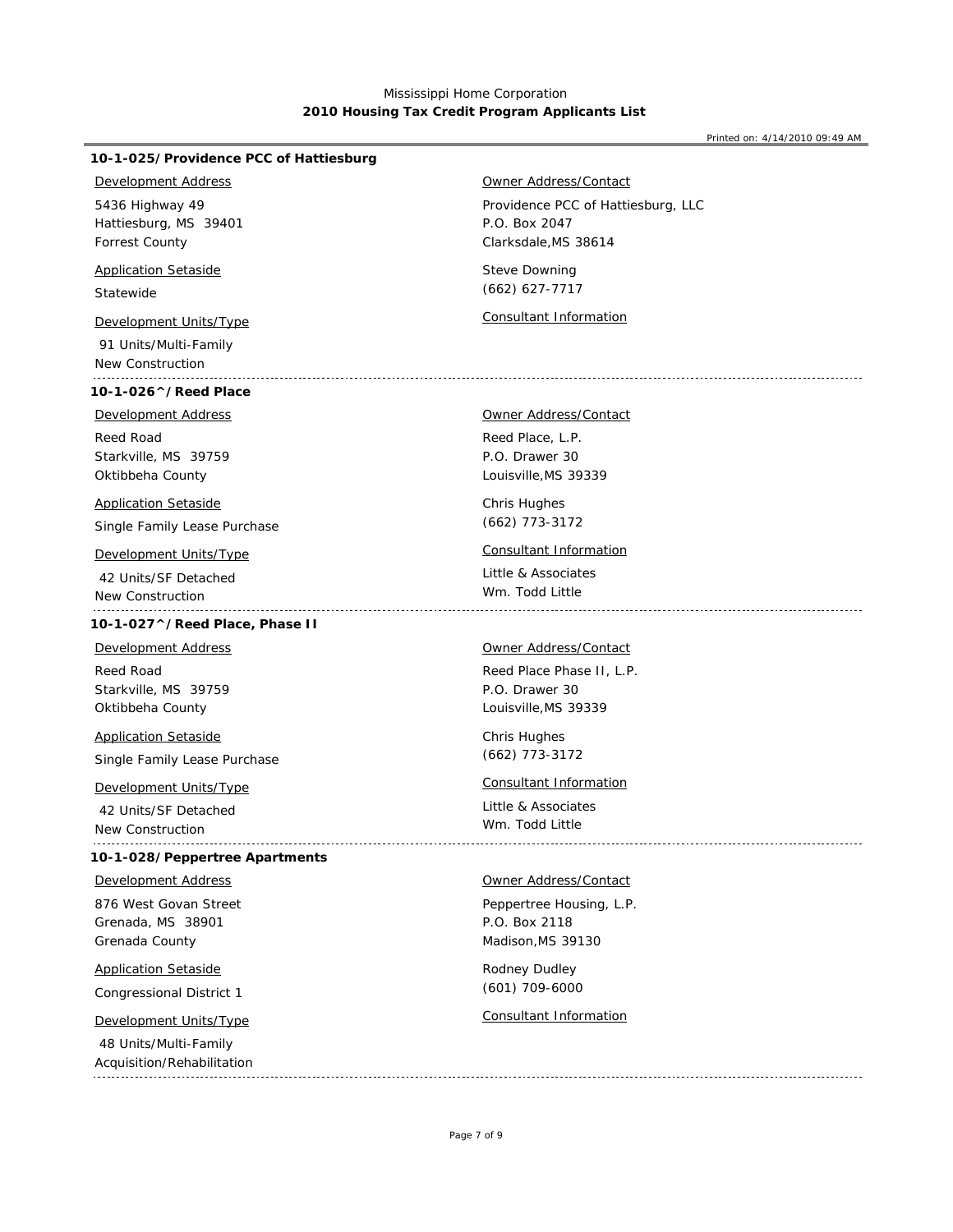Printed on: 4/14/2010 09:49 AM

# Eupora, MS 39744 Webster County Congressional District 1 30 Units/Elderly 101 Water Works Rd. *Development Address Application Setaside Development Units/Type Consultant Information*

Acquisition/Rehabilitation

## **10-1-030/Philadelphia Apartments**

**10-1-029\*/Magnolia Apartments**

## *Development Address*

Philadelphia, MS 39350 Neshoba County 305 Pearl Street

## *Application Setaside*

Congressional District 3

## *Development Units/Type Consultant Information*

 41 Units/Multi-Family Acquisition/Rehabilitation

## Eupora Housing, L.P. Madison,MS 39130 P.O. Box 2118 *Owner Address/Contact*

Rodney Dudley (601) 709-6000

#### *Owner Address/Contact*

Philadelphia Housing, L.P. Madison,MS 39130 P.O. Box 2118

Rodney Dudley (601) 709-6000

**10-1-031/Branch Run, Northcrest, & Woodlands Apartments**

Union, MS 39365 Neshoba County 322 North St. *Development Address*

Congressional District 3 *Application Setaside*

## *Development Units/Type Consultant Information*

 36 Units/Multi-Family Acquisition/Rehabilitation

#### **10-1-032/Overlook Apartments**

## *Development Address*

Hattiesburg, MS 39401 Forrest County 3610 Campbell Drive

# *Application Setaside*

Statewide

 120 Units/Multi-Family Acquisition/Rehabilitation SUN Housing, L.P. Madison,MS 39130 P.O. Box 2118 *Owner Address/Contact*

Rodney Dudley (601) 709-6000

*Owner Address/Contact*

Overlook Housing Associates Limited Partnership Missoula,MT 59806 P.O. Box 5123

Mike Bouchee (406) 728-3040

## *Development Units/Type Consultant Information*